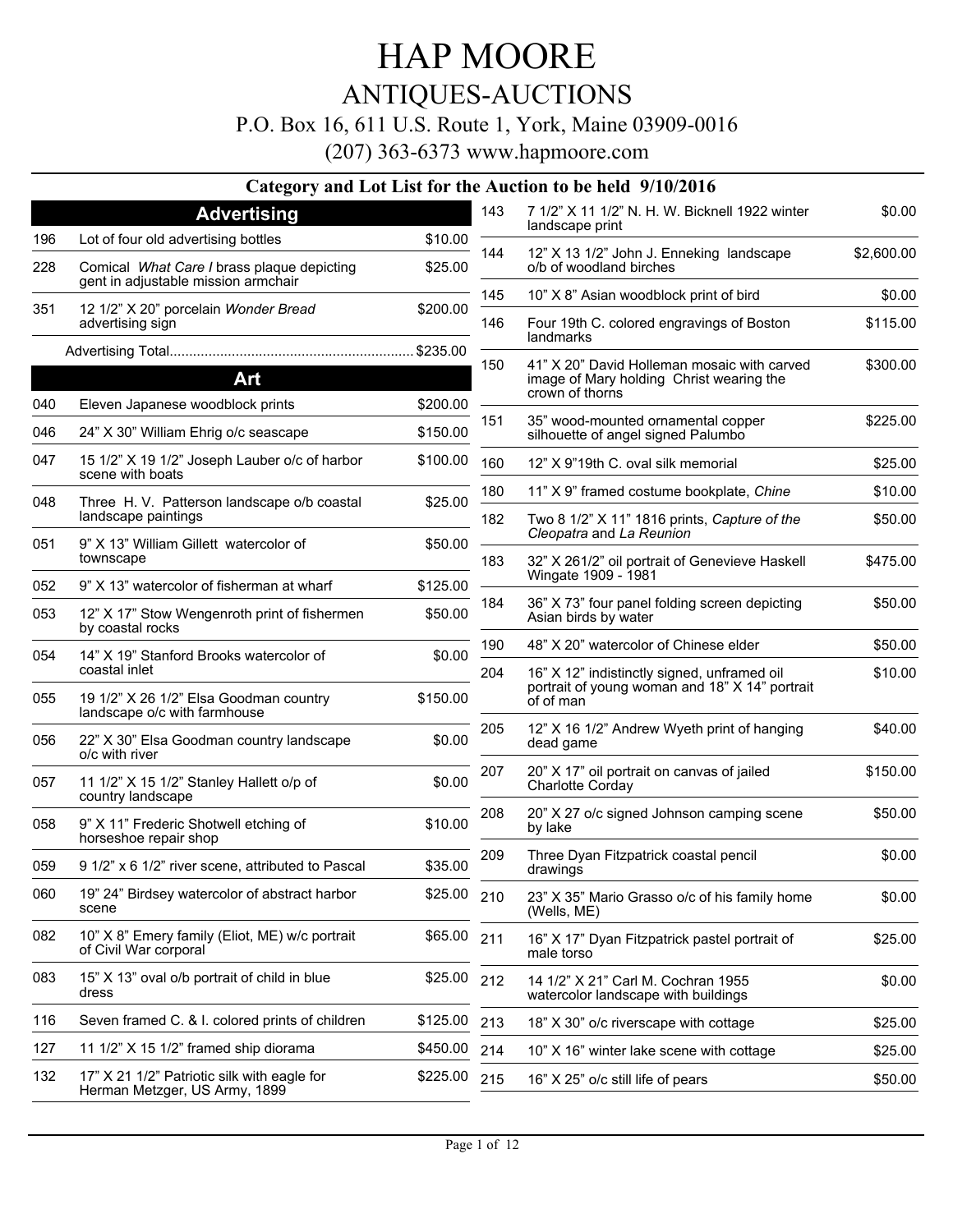## ANTIQUES-AUCTIONS

### P.O. Box 16, 611 U.S. Route 1, York, Maine 03909-0016

|     | Category and Lot List for the Auction to be held 9/10/2016                                         |              |     |                                                                                           |            |  |  |
|-----|----------------------------------------------------------------------------------------------------|--------------|-----|-------------------------------------------------------------------------------------------|------------|--|--|
| 217 | 24" X 36" o/c of horse-drawn wagon driving<br>fast through snow                                    | \$0.00 288   |     | James Thurber doodle depicting lady in chair<br>viewing the artist's signature            | \$50.00    |  |  |
| 221 | 19 1/2" X 25 1/2" H. T. Clark o/c still life of<br>flowers                                         | \$500.00 289 |     | K. Haring, 89, doodle depicting dancing men<br>on TV                                      | \$150.00   |  |  |
| 222 | 21 1/2" X 27 1/2" H. T. Clark o/c still life of fruit<br>and flowers                               | \$100.00 290 |     | K. Haring, 88, doodle depicting flying saucer<br>emitting ray on human figure             | \$345.00   |  |  |
| 254 | 13 1/2" X 28 1/2" Japanese woodblock print                                                         | \$25.00 322  |     | 28" X 25" Robert Robinson o/c illustration of<br>motorcyclist and passenger               | \$1,200.00 |  |  |
| 264 | 16 1/2" X 18 1/2" Raoul Dufy print of piano by<br>window                                           | \$35.00      | 323 | 20" X 16" o/c portrait of old man in red shirt                                            | \$0.00     |  |  |
| 265 | 20 1/2" X 16 1/2" Andree Joubert print of<br>young woman with flowers                              | \$25.00      | 325 | Two Scottish golfing prints after L. Earle                                                | \$25.00    |  |  |
| 266 | Four framed lithographs of San Francisco fire<br>and others                                        | \$200.00     | 354 | 19" X 28" Francis Reilly o/c of ships at sea at<br>dusk                                   | \$100.00   |  |  |
| 268 | 13" X 18" E. G. Merriam watercolor of<br>sailboats at dock                                         | \$50.00      | 355 | 13 1/2" X 21 1/2" Cory Staid watercolor of<br>winter scene with farmhouse                 | \$100.00   |  |  |
| 269 | 11" X 8" Elizabeth Guilkey Merriam watercolor<br>of seated 19th C. woman                           | \$0.00       | 387 | Lot of Bernardine Honeman Fraser<br>hand-drawn 1920's and 1930's fashion<br>illustrations | \$450.00   |  |  |
| 270 | 13" X 20" E. G. Merriam watercolor of<br>beached dory                                              | \$50.00 412  |     | 17 1/2" X 23 1/2" F. Leo Hunter 1931<br>landscape o/c with river                          | \$100.00   |  |  |
| 271 | 7 1/2" X 9 1/2" E. G. Merriam 1883 watercolor<br>of red brick house                                | \$25.00 439  |     | Three panel Asian folding screen with<br>landscape and floral design                      | \$100.00   |  |  |
| 272 | 13" X 9" E. G. Merriam 1880's watercolor<br>portrait of young woman                                | \$0.00 440   |     | 17" square indistinctly signed 1941 abstract<br>watercolor                                | \$0.00     |  |  |
| 273 | 12 1/2" X 25 1/2" 19th C. watercolor of<br>sailboat off coast                                      | \$50.00 441  |     | 19 1/2" X 15 1/2" oil portrait of child with<br>flowers                                   | \$0.00     |  |  |
| 274 | 12 1/2" X 25 1/2" 19th C. o/c of rocky shore<br>with gazebo                                        | \$150.00 442 |     | 16" X 14" Muriel Robinson charcoal portrait of<br>young woman                             | \$0.00     |  |  |
| 275 | 28" X 36" Roxelana Freeman Winthrop print<br>of The World, Western and Eastern<br>Hemisphere, 1826 | \$350.00 443 |     | 25" X 21" Muriel Robinson pastel of silent<br>movie star, Vilma Banky                     | \$25.00    |  |  |
| 276 | 29 1/2" X 24 1/2" 19th C. floral still life                                                        | \$0.00       | 444 | Three 13 1/2" X 10 1/2" watercolor fashion<br>illustrations                               | \$105.00   |  |  |
| 280 | Dr. Seuss doodle depicting fish and fish bowl,<br>Like a Fish Out of Water                         | \$50.00 445  |     | 9" diameter Karl Mann, '65, mixed media                                                   | \$10.00    |  |  |
|     |                                                                                                    |              | 446 | 9" X 6 1/2" Asian portrait watercolor on silk                                             | \$25.00    |  |  |
| 281 | K. Haring doodle depicting figure with<br>television head                                          | \$250.00     | 447 | 17" X 11 1/2" Jack Paul Maroon watercolor of<br>Royal Shakespeare theater                 | \$0.00     |  |  |
| 282 | Bob Kane, '90, doodle of Batman, Bats<br>Wishes                                                    | \$25.00      | 448 | 13" X 10 1/2" Don T. Anderson watercolor still<br>life of window inscribed                | \$0.00     |  |  |
| 283 | Dr. Seuss doodle of the Cat in a Hat                                                               | \$260.00     |     |                                                                                           |            |  |  |
| 284 | Andy Warhol doodle depicting a rose                                                                | \$225.00     | 449 | 11 1/2" X 17" Jack Porter watercolor street<br>scene                                      | \$25.00    |  |  |
| 285 | Lichtenstein doodle depicting a human eye                                                          | \$525.00     | 456 | 58" X 33" John W. Bolles, 1912, o/c of female<br>nude                                     | \$275.00   |  |  |
| 286 | Dr. Seuss doodle depicting the Grinch                                                              | \$175.00     | 464 | Leroy Neiman doodle                                                                       | \$45.00    |  |  |
| 287 | Dr. Seuss doodle depicting two birds                                                               | \$75.00      |     |                                                                                           |            |  |  |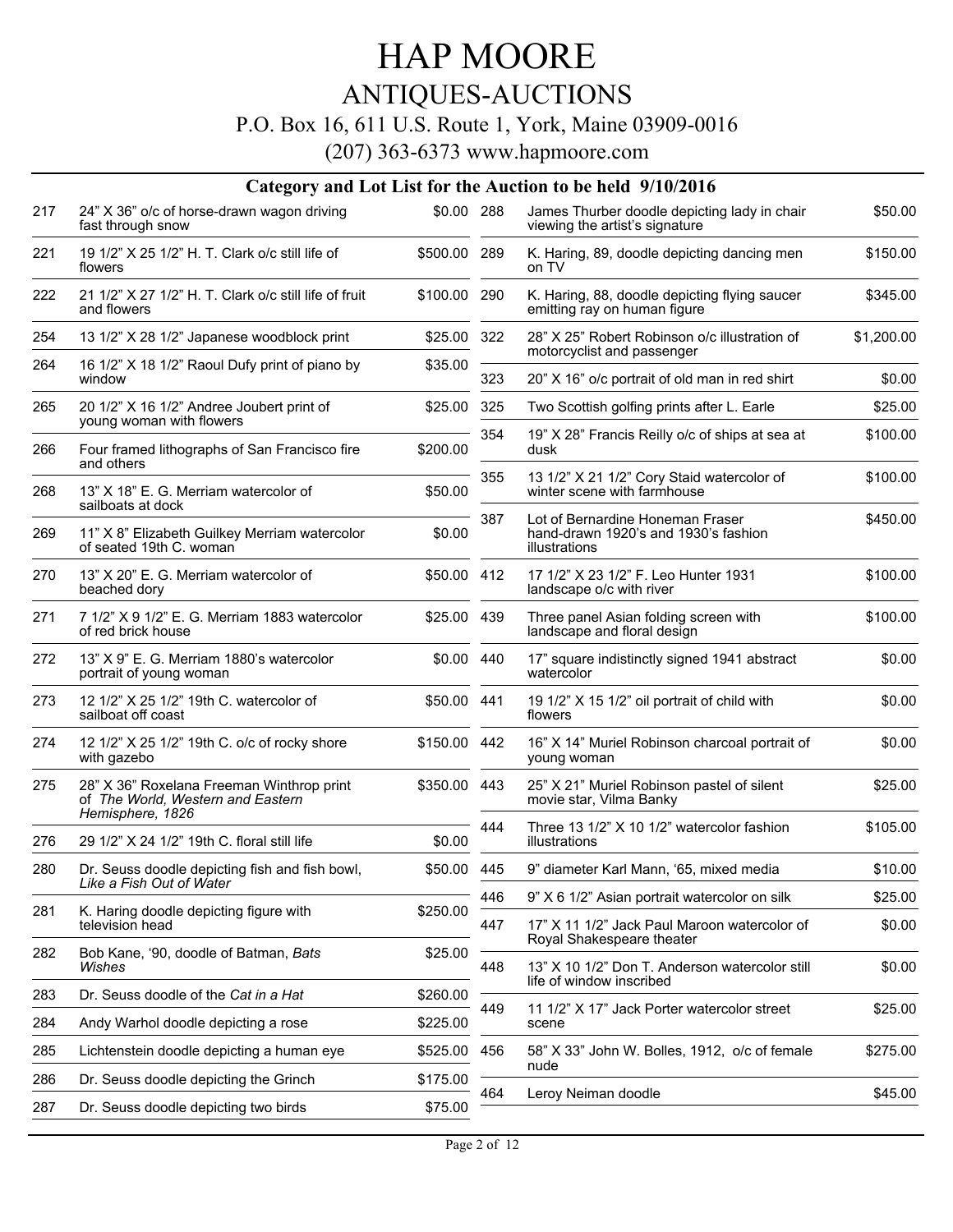## ANTIQUES-AUCTIONS

### P.O. Box 16, 611 U.S. Route 1, York, Maine 03909-0016

|     |                                                                                                          |              |     | Category and Lot List for the Auction to be held 9/10/2016                                                                            |          |
|-----|----------------------------------------------------------------------------------------------------------|--------------|-----|---------------------------------------------------------------------------------------------------------------------------------------|----------|
| 465 | E. H. Shepard doodle of pig                                                                              | \$35.00 533  |     | The Care of Time limited edition No. 147 of                                                                                           | \$50.00  |
| 466 | Norman Rockwell doodle of roof with chimney                                                              | \$105.00     |     | 300 signed by Eric Ambler                                                                                                             |          |
| 467 | Max signed doodle of dog with goggles                                                                    | \$35.00      | 534 | A Christmas Memory and The Dogs Bark, both<br>signed by Truman Capote                                                                 | \$250.00 |
| 474 | 11" X 17" o/b of the ship Capt. Francis Cook,<br>Friendship, ME                                          | \$225.00 535 |     | Five volume, leather bound set of The Diary<br>and Correspondence of Samuel Pepys, each                                               | \$25.00  |
| 475 | Hank Ketcham Dennis the Menace, Ted Key<br>and<br>R. D. Johnson signed doodles                           | \$50.00      | 536 | with bookplate of Booth Tarkington<br>Two copies of The Collector, one signed by<br>John Fowles                                       | \$25.00  |
|     |                                                                                                          |              | 537 | The Crucible and Chinese Encounters, both<br>signed by Arthur Miller                                                                  | \$250.00 |
| 356 | <b>Asian</b><br>Very fancy 26 1/2" Asian bronze vase                                                     | \$1,600.00   | 538 | The Cain Mutiny, limited edition, privately<br>printed, signed by Herman Wouk                                                         | \$110.00 |
|     |                                                                                                          |              | 539 | Lot of signed signed and/or inscribed books<br>by Stephen Sondheim                                                                    | \$950.00 |
|     | <b>Books</b>                                                                                             |              |     |                                                                                                                                       |          |
| 337 | Bound handwritten book: Souvenirs of<br>Samuel Gilbert, Jr. (1815-1880                                   | \$300.00     | 540 | Lot of signed signed and/or inscribed books<br>by Stephen Sondheim                                                                    | \$700.00 |
|     | remembrances)                                                                                            |              | 541 | Karsh: Book of Photographs, signed by<br>Yousuf Karsh                                                                                 | \$10.00  |
| 338 | Book: 1555 Lactance by lan de Tounes                                                                     | \$320.00     | 542 | Everyone but Thee and Me, signed Ogden                                                                                                | \$10.00  |
| 339 | Lot of books on Maine and Maine coast                                                                    | \$100.00     |     | Nash                                                                                                                                  |          |
| 341 | 1858 Lloyd's Southern Steamboat and<br>Railroad Guide                                                    | \$200.00     | 543 | One Touch of Venus, signed by S. J.<br>Perelman                                                                                       | \$55.00  |
| 342 | Lot of books on railroad and nautical travel                                                             | \$100.00     | 544 | Lot of books signed and/or inscribed by                                                                                               | \$130.00 |
| 357 | Lot of books relating to Portsmouth, NH area                                                             | \$140.00     |     | Norman Mailer                                                                                                                         |          |
| 358 | Two vols. Bussey's History of Napoleon and<br>three vols. Life of Napoleon by DeBourrienne               | \$140.00     | 545 | Lydia Bailey, no. 547 of limited edition of 1,500<br>copies, signed by Kenneth Roberts with page<br>from working manuscript tipped in | \$10.00  |
| 390 | 1774 Plutarch's Lives in Six Volumes                                                                     | \$45.00      | 546 | The Fantasticks, inscribed by both Tom Jones                                                                                          | \$250.00 |
| 525 | Catcher in the Rye, Book club edition with<br>Salinger's photograph on dust jacket                       | \$100.00     |     | and Stephen Sondheim                                                                                                                  |          |
| 526 | The Concert of the Century at Carnegie Hall,                                                             | \$300.00     | 547 | Pavarotti: My Own Story, signed Luciano<br>Pavarotti                                                                                  | \$65.00  |
| 527 | 85th Anniversary Edition<br>Fahrenheit 451, 50th Anniversary Edition<br>signed by author and illustrator | \$125.00     | 548 | Lot of three books by Carolyn Chute,<br>inscribed by author, with personalized,<br>handwritten notes to former owners                 | \$25.00  |
| 528 | Sunday in the Park with George, signed and<br>numbered 1st ed.                                           | \$150.00     | 549 | The Theater Guild, no. 250 of limited edition<br>of 350 copies, signed by the directors on the<br>10th Anniversary                    | \$25.00  |
| 529 | El Morocco Family Album privately printed,<br>signed by photographer                                     | \$150.00     | 550 | Funny Girl, inscribed by Barbara Streisand<br>and the cast of the musical                                                             | \$350.00 |
| 530 | Two copies of Show Boat Musical Score, one<br>signed by Jerome Kern                                      | \$100.00     | 551 | Cabaret, signed by John Kander and Fred<br>Ebb                                                                                        | \$25.00  |
| 531 | Lot of signed and/or inscribed books by Noel<br>Coward                                                   | \$500.00     | 552 | Lot of books signed by David Belasco from<br>early 1900's                                                                             | \$50.00  |
| 532 | The Voice, inscribed and dated by Frank<br>Sinatra                                                       | \$200.00     |     |                                                                                                                                       |          |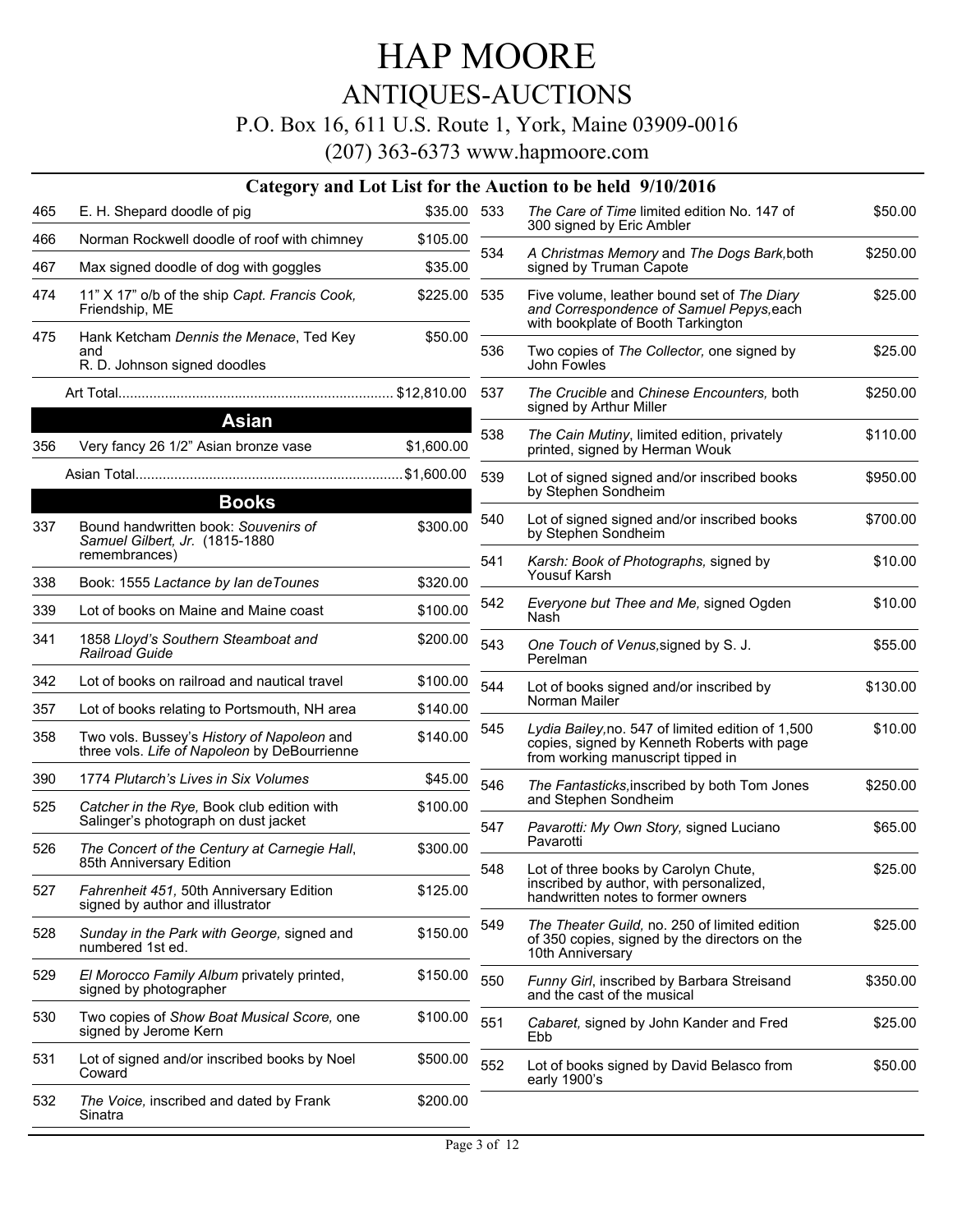## ANTIQUES-AUCTIONS

### P.O. Box 16, 611 U.S. Route 1, York, Maine 03909-0016

|     |                                                                                                 |             |     | Category and Lot List for the Auction to be held 9/10/2016                                                                        |          |
|-----|-------------------------------------------------------------------------------------------------|-------------|-----|-----------------------------------------------------------------------------------------------------------------------------------|----------|
| 553 | Morning Becomes Electra, no 92 of 500<br>copies limited edition, signed Eugene O'Neil           | \$95.00 574 |     | Bound magazines Stage Pictorial 1912 -<br>1914                                                                                    | \$25.00  |
| 554 | Frank Kleinholz: The Outsider, with original,<br>signed watercolor by the artist                | \$25.00 575 |     | Bound magazines Stage                                                                                                             | \$90.00  |
| 555 | Lot of inscribed books by Gladys Hasty<br>Carroll                                               | \$10.00     | 576 | Lot of 120 books by better authors including,<br>Tennessee Williams, Noel Coward, Truman<br>Capote, Thomas Wolfe, Oscar Wilde and | \$80.00  |
| 556 | Lot of signed and/or inscribed books by<br>various playwrights                                  | \$180.00    | 577 | Lot of 20th C poetry and other books                                                                                              | \$125.00 |
| 557 | Lot of signed and/or inscribed books by                                                         | \$130.00    | 578 | 10 vol. Grove's Dictionary of Music and<br><b>Musicians</b>                                                                       | \$0.00   |
|     | various playwrights                                                                             |             | 579 | Bound magazines - The Cast 1922 - 1925                                                                                            | \$25.00  |
| 558 | This is the Army, presentation copy, published<br>in 1942 inscribed by Irving Berlin            | \$325.00    | 580 | Lot of decorated leather bound classics                                                                                           | \$100.00 |
| 559 | Upstream, signed by Carl Sandburg                                                               | \$40.00     | 581 | Set of 1/4 leather bound Dickens Works                                                                                            | \$95.00  |
| 560 | Lot of books signed by Tennessee Williams                                                       | \$900.00    | 582 | Large lot of Playbills                                                                                                            | \$10.00  |
| 561 | Bound copy of Murder in Mayfair, inscribed by<br>Ivor Noelle and signed by all the cast         | \$55.00     | 583 | Quadrille signed by Lynn Fontainne and<br>Alfred Lunt                                                                             | \$75.00  |
|     | members of the play                                                                             |             | 585 | Book lot                                                                                                                          | \$120.00 |
| 562 | Lot of books signed and/or inscribed by David<br>Hockney                                        | \$825.00    | 586 | Book lot                                                                                                                          | \$100.00 |
| 563 | Leather bound facsimile edition of Alice's                                                      | \$30.00     | 588 | Book lot                                                                                                                          | \$100.00 |
|     | Adventures Underground, in gold foil stamped<br>box, with accompanying booklet, The Original    |             | 589 | Book lot                                                                                                                          | \$330.00 |
| 564 | Paramount Pictures publicity book for 1924 -                                                    | \$45.00     | 591 | Book lot                                                                                                                          | \$150.00 |
|     | 1925 movie releases, in leather folder with<br>original calendars laid in                       |             | 592 | pickable book lot                                                                                                                 | \$350.00 |
| 565 | Lord John Signatures with Stephen King's                                                        | \$225.00    |     |                                                                                                                                   |          |
|     | signed introduction, with superb collection of<br>well-known writers, each with separate black  |             |     | <b>China</b>                                                                                                                      |          |
| 566 | limited edition of Facade, signed by composer                                                   | \$10.00     | 118 | Small lot of early blue transferware                                                                                              | \$20.00  |
|     | William Walton, no. 219 of 250 specially<br>bound copies with copy of original recording        |             | 124 | Lot of Scinde pattern flow blue china                                                                                             | \$125.00 |
| 567 | Specially bound editions of the play Journey's                                                  | \$55.00     | 149 | Four Bloor Derby shallow dishes                                                                                                   | \$275.00 |
|     | End, a 1928 drama by English playwright R.<br>C. Sheriff, signed by the author and cast         |             | 156 | Lot of brown transferware and other china                                                                                         | \$25.00  |
| 568 | Lot of two books: Original 1824 edition of the<br>play Married and Single, signed by the author | \$25.00     | 191 | Brown transferware footed bowl and<br>underplate                                                                                  | \$65.00  |
| 569 | John Poole, with additional tipped in<br>Bound magazines Photoplay from 1921 -                  | \$475.00    | 192 | Genevieve and Easter Day Royal Doulton<br>figures                                                                                 | \$40.00  |
| 570 | 1945                                                                                            | \$325.00    | 306 | Canton octagonal dish, scalloped bowl, and<br>nappie                                                                              | \$70.00  |
|     | Bound magazines - The Theater 1907 - 1930                                                       | \$65.00     | 307 | Large Canton tureen                                                                                                               | \$50.00  |
| 571 | Bound Le Theatre (French Edition) 1914                                                          |             | 308 | 17 1/2" x 14 1/2" Canton platter                                                                                                  | \$280.00 |
| 572 | Bound magazines - Motion Picture 1932 -<br>1938                                                 | \$115.00    | 397 | Six Pompadour desert plates with putti                                                                                            | \$35.00  |
| 573 | Bound magazines Picturegoers Monthly 1922                                                       | \$50.00     |     | decoration                                                                                                                        |          |
|     |                                                                                                 |             |     |                                                                                                                                   |          |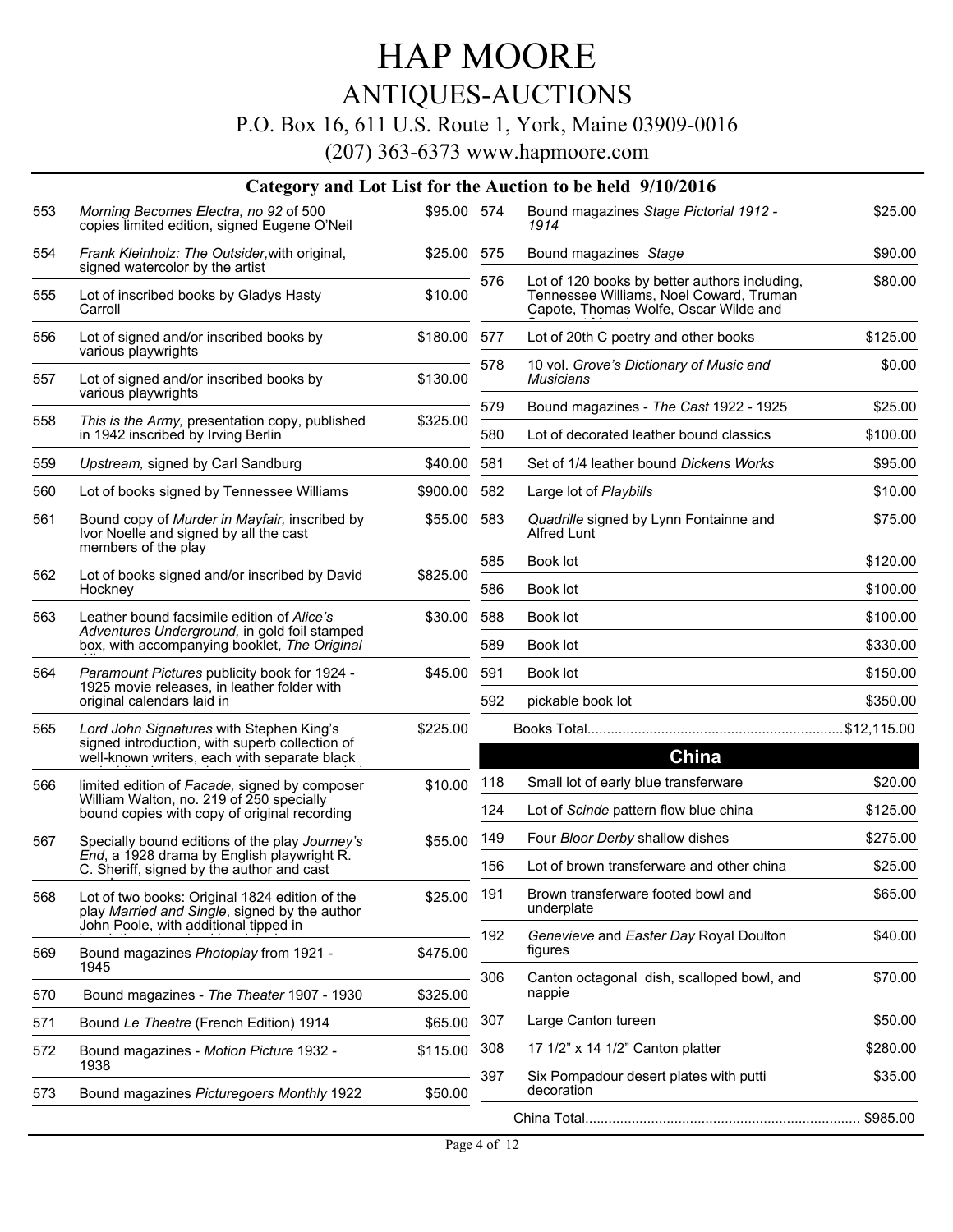### ANTIQUES-AUCTIONS

### P.O. Box 16, 611 U.S. Route 1, York, Maine 03909-0016

|     |                                                                                              |            |     | Category and Lot List for the Auction to be held 9/10/2016                              |            |
|-----|----------------------------------------------------------------------------------------------|------------|-----|-----------------------------------------------------------------------------------------|------------|
|     | <b>Civil War</b>                                                                             |            | 485 | Lot of ephemera related to dance and ballet<br>photographs and correspondence           | \$20.00    |
| 103 | Civil War sword, sash and buckle belonging to<br>Capt. William V. Munroe                     | \$1,950.00 | 486 | Lot of publicity photographs, some signed,<br>some matted                               | \$55.00    |
| 203 | Civil War brass powder flask                                                                 | \$35.00    | 487 | Lot of misc. theater books and ephemera                                                 | \$25.00    |
|     |                                                                                              |            |     |                                                                                         |            |
|     | <b>Clocks</b>                                                                                |            | 488 | Lot of misc. Broadway musical Playbillls, some<br>signed                                | \$85.00    |
| 187 | Maple tall case clock, the dial marked R.<br>Perkins, Jaffrey No. 71                         | \$200.00   | 489 | Lot of literary ephemera including<br>autographed photographs and                       | \$100.00   |
| 216 | Carved oak long drop Victorian-style wall<br>clock                                           | \$325.00   | 490 | correspondence<br>Lot of engraved prints and clipped autographs                         | \$85.00    |
| 261 | 92 in. E. Willard inlaid mahogany tall clock                                                 | \$6,500.00 | 491 | Large lot of publicity prints, some signed and                                          | \$250.00   |
| 312 | Tall case clock with spread eagle and other                                                  | \$1,400.00 |     | misc. theatrical ephemera                                                               |            |
|     | inlay                                                                                        |            | 492 | Lot of Stage and Star books and misc. theater<br>photographs                            | \$10.00    |
| 384 | Japy & Freres bracket clock                                                                  | \$100.00   | 493 | Eight scrapbooks of movie and stage actors                                              | \$55.00    |
|     |                                                                                              |            |     | and actresses                                                                           |            |
|     | <b>Dolls</b>                                                                                 |            |     |                                                                                         |            |
| 106 | Miniature bisque doll                                                                        | \$10.00    |     | <b>Ethnographic</b>                                                                     |            |
| 293 | Lot of Victorian metallic dollhouse furniture                                                | \$50.00    | 267 | Pair of American Indian beaded cuffs                                                    | \$150.00   |
| 320 | German bisque head doll                                                                      | \$25.00    | 300 | Lot of stone arrow points and tools                                                     | \$40.00    |
| 383 | 17" composition doll                                                                         | \$65.00    |     |                                                                                         |            |
|     |                                                                                              |            |     | <b>Firehouse</b>                                                                        |            |
|     | <b>Ephemera</b>                                                                              |            | 128 | Framed 1787 NYC fireman certificate                                                     | \$250.00   |
| 206 | 1797 Berwick, Maine handwritten land plot<br>measurements, signed by a Pray and a<br>Gerrish | \$25.00    | 129 | E. Opper and another fire pumper print                                                  | \$25.00    |
|     |                                                                                              |            | 130 | 23" X 30" Charles Crosby color lithograph of<br>Amoskeag Manufacturing Co. fire pumpers | \$700.00   |
| 336 | Samuel Gilbert's 1850 handwritten account of<br>the journey from Boston on the ship Cambria  | \$350.00   | 131 | J. H. Bufford lithograph of Hunneman & Co.<br>fire pumper                               | \$575.00   |
| 460 | 1784 - 1847 Scammon family record and<br>Biddeford autograph album                           | \$35.00    | 133 | 19th C. Lt. fire helmet and 19th C. 1st Asst.<br>Cairns fire helmet                     | \$450.00   |
| 480 | Large lot of 19th and 20th C photographs,<br>cabinet cards and CDV's                         | \$305.00   |     |                                                                                         |            |
|     |                                                                                              |            | 135 | 18" brass 19th C. fire trumpet                                                          | \$200.00   |
| 481 | Large lot of 20th C. Playbills including several<br>autographed                              | \$100.00   | 136 | 6" X 7" fire wagon brass bell                                                           | \$45.00    |
| 482 | Large lot of trade cards, valentines and misc.<br>autographed ephemera                       | \$130.00   | 223 | Two 1846 Milton MA Hydrant #1 and #1 H & L<br>leather fire buckets                      | \$4,300.00 |
| 483 | Lot of ephemera, photographs and sheet<br>music relating to The Merry Widow                  | \$10.00    | 225 | Three MCD Cairn & Bros. metallic fire<br>helmets                                        | \$125.00   |
| 484 | Large lot of 100's of 20th C. publicity                                                      | \$200.00   | 226 | Two early Milton Ma fireman's badges                                                    | \$525.00   |
|     | photographs, some signed                                                                     |            | 231 | Early Gamewell fire gong in oak case                                                    | \$800.00   |
|     |                                                                                              |            | 232 | Two Gamewell cast iron fire boxes                                                       | \$200.00   |
|     |                                                                                              |            |     |                                                                                         |            |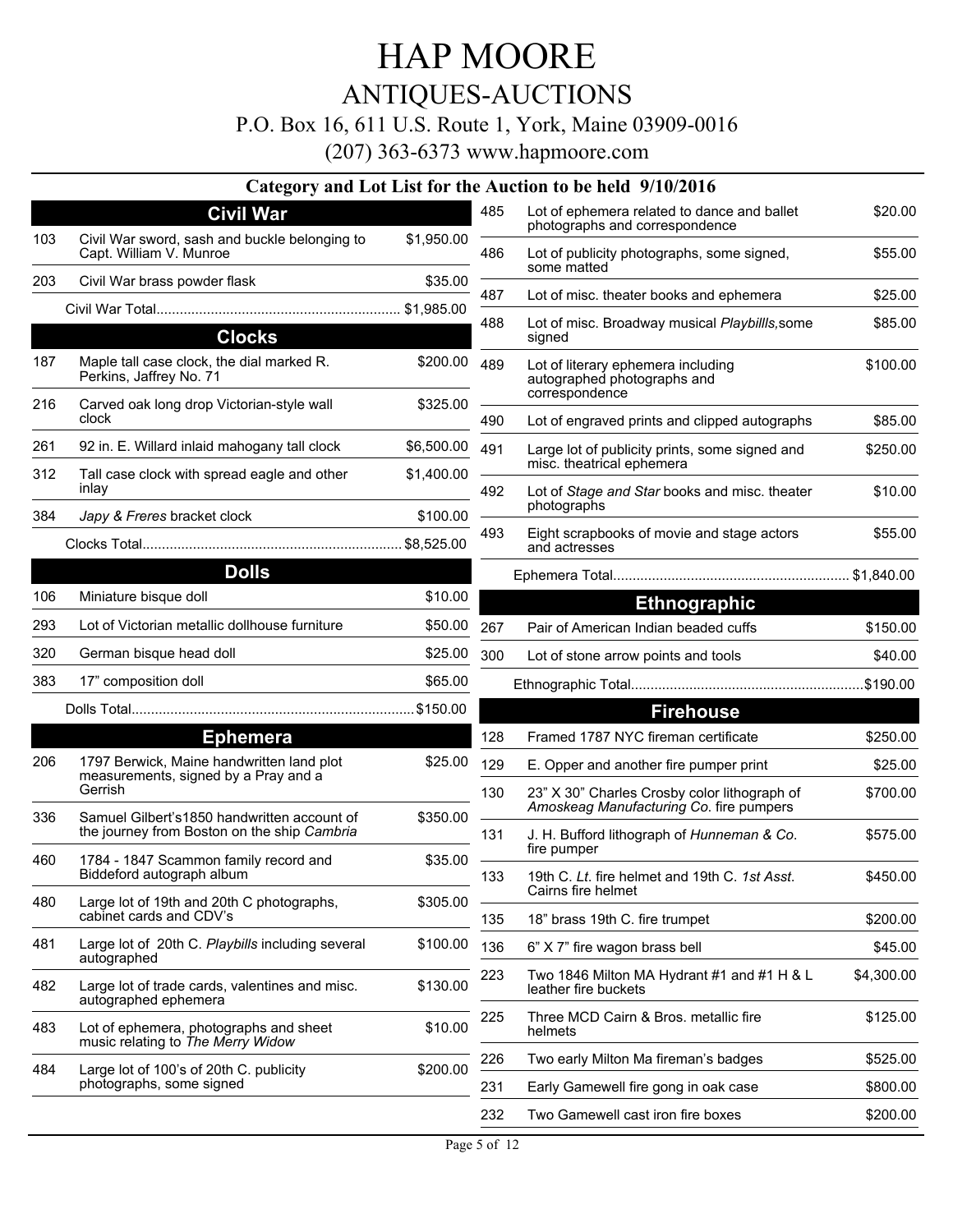## ANTIQUES-AUCTIONS

### P.O. Box 16, 611 U.S. Route 1, York, Maine 03909-0016

|     |                                                                                     |             |     | Category and Lot List for the Auction to be held 9/10/2016                          |            |
|-----|-------------------------------------------------------------------------------------|-------------|-----|-------------------------------------------------------------------------------------|------------|
| 234 | 1898 - 1912 patterned Knight & Thomas<br>copper extinguisher                        | \$10.00 169 |     | Two Danish mid-century wishbone armchairs                                           | \$425.00   |
| 235 | Mann Edge Tool Co. fire ax with wall mount                                          | \$125.00    | 170 | Maple spider leg candle stand                                                       | \$50.00    |
|     | and attachment                                                                      |             | 171 | Gentleman's Victorian armchair with fancy<br>carving                                | \$100.00   |
| 237 | 37" brass steamer pipe nozzle and reticulated<br>brass and copper hose attachment   | \$200.00    | 172 | Oval Asian floral motif tip top occasional table                                    | \$10.00    |
| 238 | Milton MA fire department 8 1/2" brass nozzle                                       | \$50.00     | 194 | 41" wrought iron pot stand                                                          | \$105.00   |
|     |                                                                                     |             | 219 | Three rustic mid-20th C. spindled folding<br>chairs                                 | \$75.00    |
|     | <b>Furniture</b>                                                                    |             |     |                                                                                     |            |
| 073 | Crotch mahogany bookstand                                                           | \$25.00     | 220 | Stickley #615 library table                                                         | \$1,000.00 |
| 074 | Cir. 1900 inlaid music cabinet                                                      | \$50.00     | 253 | Federal card table with bellflower and other<br>inlay                               | \$125.00   |
| 075 | Two C. 1900 Chippendale-style side chairs<br>with needlepoint seats                 | \$25.00     | 255 | Two drawer stand with birdseye maple<br>drawers                                     | \$50.00    |
| 076 | C. 1900 Chippendale-style side chair                                                | \$25.00     | 256 | Mid-18th century reeded leg American<br>armchair                                    | \$50.00    |
| 077 | Bulbous turned low back Windsor armchair                                            | \$100.00    |     |                                                                                     |            |
| 078 | Cir. 1890 felt top gaming table                                                     | \$100.00    | 257 | 71" X 30" X 29" tapered leg pine farm table                                         | \$300.00   |
| 098 | Five stack 10 section mahogany bookcase                                             | \$800.00    | 258 | Spade-foot maple candle stand with oval top                                         | \$200.00   |
| 099 | Early 20th C. fan-back Windsor armchair                                             | \$25.00     | 259 | Pair of American Federal side chairs with<br>reeded stiles and legs                 | \$800.00   |
| 100 | 54" X 32" 19th C. walnut partner's desk with<br>heavily carved detail               | \$400.00    | 260 | Branded Charles C. Cremore, Milton MA,<br>Empire card table on brass paw feet       | \$125.00   |
| 111 | Nine spindle early 19th C. bow-back Windsor<br>side chair                           | \$35.00     | 262 | J. C. Hubbard (Boston) branded high back<br>rocker                                  | \$50.00    |
| 138 | Lift-top early 19th C. compartmented<br>mahogany sewing stand                       | \$250.00    | 263 | 18th C. sausage-turned side chair                                                   | \$95.00    |
| 139 | Victorian shaped top side table with rope twist<br>base                             | \$65.00     | 309 | 38 1/2 in. wide mid-18th C. Queen Anne chest<br>on frame                            | \$500.00   |
| 140 | Forty-two drawer mahogany sheet music<br>cabinet                                    | \$100.00    | 311 | 39 1/2" diameter scroll foot center table with<br>medial shelf                      | \$1,550.00 |
| 141 | 25" X 34" 12" twenty-four drawer 19th C. pine                                       | \$425.00    | 313 | 19th C. 37" walnut storage box                                                      | \$250.00   |
|     | storage chest                                                                       |             | 326 | Pair of square leg Chippendale side chairs<br>with fan-carved crest and carved ears | \$300.00   |
| 142 | 36" X 18" inlaid mahogany side table                                                | \$100.00    |     |                                                                                     |            |
| 164 | Early 19th c. Maine pine corner cupboard with<br>glazed door top                    | \$500.00    | 327 | Bow-front inlaid four drawer chest on French<br>feet                                | \$0.00     |
| 165 | Two piece pine stepback cupboard with<br>glazed two door top                        | \$400.00    | 328 | Cross-stretcher base tiger maple drop leaf<br>table                                 | \$300.00   |
| 166 | Marble-top walnut half commode                                                      | \$170.00    | 329 | 19th c. cherry one drawer stand with inlay                                          | \$175.00   |
|     |                                                                                     |             | 346 | Set of four country rod-back Windsor chairs                                         | \$100.00   |
| 167 | Two over three graduated drawer birch<br>bracket based chest                        | \$100.00    | 347 | 60" X 34" X 28" two drawer tapered leg farm<br>table in old green paint             | \$475.00   |
| 168 | Metallic and glass top mid-century coffee<br>table and small round occasional table | \$50.00     |     |                                                                                     |            |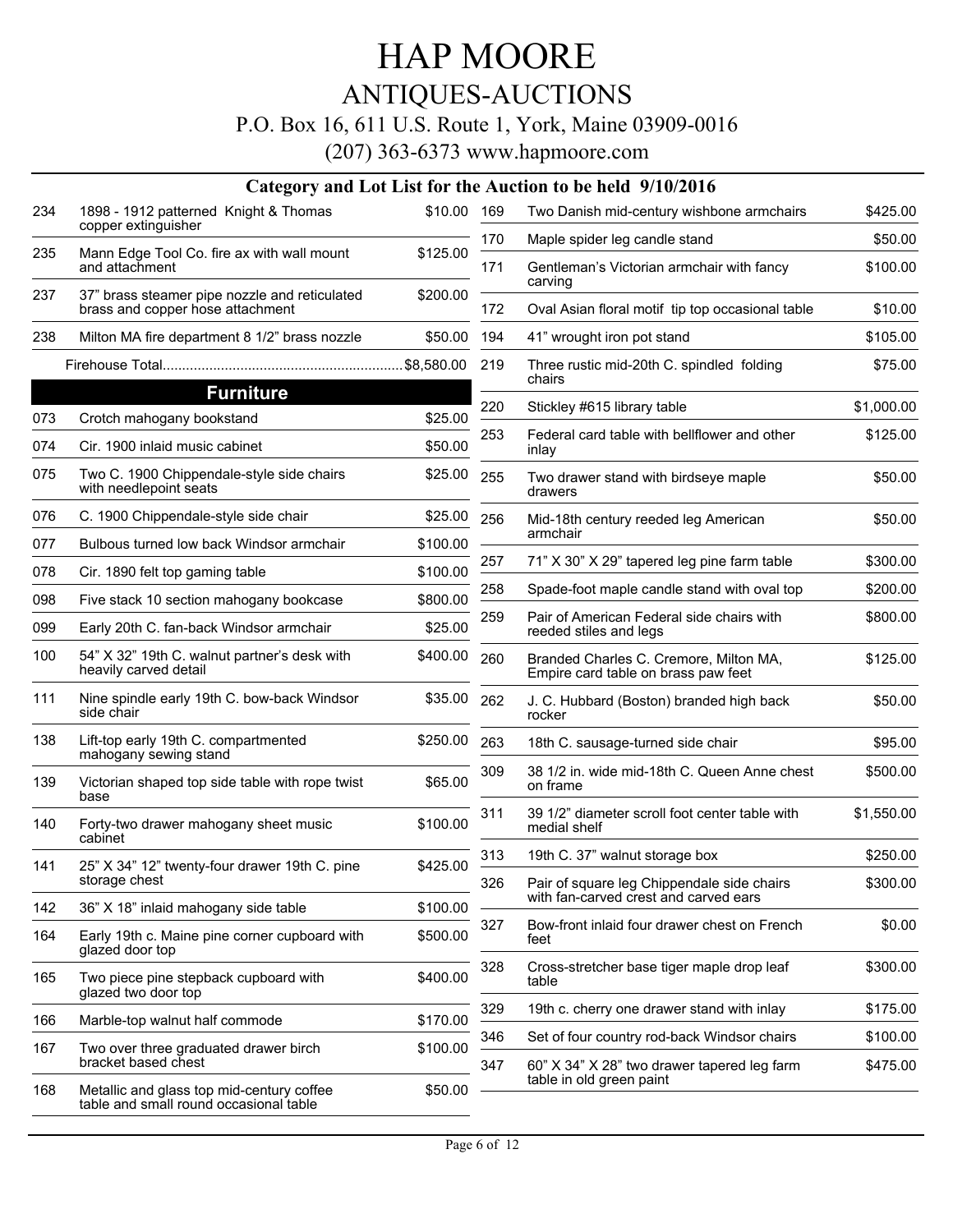## ANTIQUES-AUCTIONS

### P.O. Box 16, 611 U.S. Route 1, York, Maine 03909-0016

|     |                                                                            |              |     | Category and Lot List for the Auction to be held 9/10/2016                                              |            |
|-----|----------------------------------------------------------------------------|--------------|-----|---------------------------------------------------------------------------------------------------------|------------|
| 348 | 31" X 16" X 18" case of three country store<br>drawers                     | \$200.00 110 |     | Six 8 3/4" Richard King, London marked<br>pewter plates owned by Samuel and Sarah<br>Sewall of York ME. | \$375.00   |
| 349 | 24" X 16" Asian seat with extensive carving                                | \$275.00     | 113 | Shaker applesauce bucket and covered                                                                    | \$115.00   |
| 353 | One drawer 18th C. blanket chest in old putty<br>paint                     | \$800.00     |     | pantry box                                                                                              |            |
| 410 | 41" early storage box with bootjack ends                                   | \$25.00      | 114 | Birch chopping bowl and kitchen accessories                                                             | \$85.00    |
| 438 | 20th C. craftsman-made burl walnut Queen<br>Anne style lowboy              | \$100.00     | 115 | Four figural ice cream molds and a chocolate<br>mold                                                    | \$125.00   |
| 455 | Fancy Victorian cast iron bookstand                                        | \$125.00     | 119 | Three R. Dunham pewter coffee pots, Vickers<br>and another small pot                                    | \$155.00   |
| 458 | Eames dinning chair                                                        | \$65.00      | 126 | Brass Chinese gong in lacquer box                                                                       | \$25.00    |
| 461 | Mid 19th C lift top mahogany sewing table                                  | \$50.00      | 147 | Inlaid mahogany tea caddy                                                                               | \$20.00    |
| 462 | Small continental walnut 19th C. cabinet with                              | \$200.00     | 148 | 14" dragon and floral Chinese urn                                                                       | \$2,200.00 |
|     | heavy carving                                                              |              | 152 | Ten Asian serpent form belt buckles                                                                     | \$100.00   |
| 468 | One drawer 19th C birdseye maple stand                                     | \$275.00     | 153 | Ten Victorian jeweled two piece belt buckles                                                            | \$225.00   |
| 496 | Four piece wicker set                                                      | \$200.00     | 154 | Six jeweled medallions                                                                                  | \$65.00    |
| 587 | Early 19th C heavily carved mahogany card<br>table                         | \$400.00     | 155 | 19th C. copper shipboard hanging mirror                                                                 | \$100.00   |
|     |                                                                            |              | 157 | Pair of figural Art Nouveau brass picture                                                               | \$125.00   |
|     | <b>General</b>                                                             |              |     | frames                                                                                                  |            |
| 009 | Lot of small carved Asian items                                            | \$750.00     | 158 | World"s Fair advertising and desk items                                                                 | \$175.00   |
| 020 | 3 1/2" Rakan and dragon-decorated Satsuma                                  | \$105.00     | 159 | Lot of Art Nouveau bureau items                                                                         | \$150.00   |
|     | jar                                                                        |              | 185 | Two mortar and pestles                                                                                  | \$65.00    |
| 035 | Large copper watering can                                                  | \$375.00     | 189 | J. Halabergo 19th C. wall barometer                                                                     | \$100.00   |
| 036 | Early leather bicycle seat                                                 | \$65.00      | 193 | Two jeweled Chinese pewter covered jars                                                                 | \$145.00   |
| 038 | Large lot of Coach, Pierre Deux and other<br>bags                          | \$10.00      | 195 | Cast copper rabbit-form spigot handle                                                                   | \$25.00    |
| 061 | Bone netsuke of fat man                                                    | \$35.00      | 200 | Early 19th C 21" diameter copper bucket                                                                 | \$55.00    |
| 062 | 13" cast iron Enterprise coffee grinder                                    | \$350.00     | 201 | Pair of architectural wrought iron heart shape<br>sconces                                               | \$155.00   |
| 067 | American Indian basket                                                     | \$175.00     | 202 | Alfred Dunhilll, London cast iron butt                                                                  | \$25.00    |
| 068 | Three small baskets                                                        | \$105.00     |     | receptacle                                                                                              |            |
| 080 | Two pieces of cast metal table sculptures<br>depicting children and dog    | \$45.00      | 218 | 1978 Mercedes 250-SL convertible with hard<br>top                                                       | \$2,000.00 |
| 101 | Arcade 25 coffee grinder                                                   | \$50.00      | 244 | Santa and Christmas stocking ice cream mold                                                             | \$105.00   |
|     |                                                                            |              | 245 | Old red 19th C candle box and carved trinket                                                            | \$145.00   |
| 102 | Charles Young (York, ME) lawn sprinkler                                    | \$225.00     |     | box                                                                                                     |            |
| 105 | 9 1/2" diameter bell metal planter with inlaid<br>sterling bird decoration | \$75.00      | 248 | James Dickson pewter coffee pot                                                                         | \$10.00    |
|     |                                                                            |              | 250 | 19th C. mahogany document box                                                                           | \$25.00    |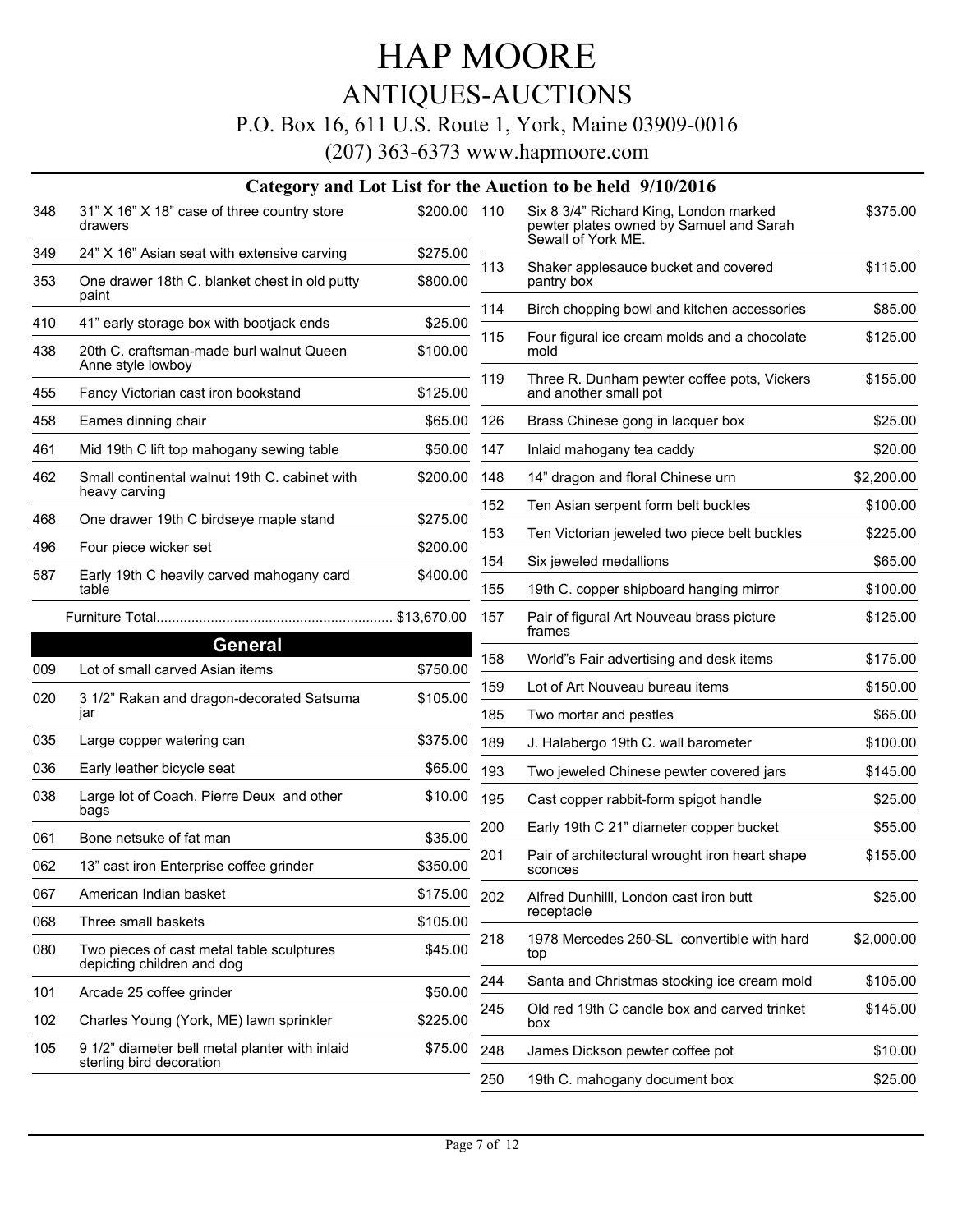## HAP MOORE ANTIQUES-AUCTIONS

### P.O. Box 16, 611 U.S. Route 1, York, Maine 03909-0016

|     |                                                                      |              |     | Category and Lot List for the Auction to be held 9/10/2016 |            |
|-----|----------------------------------------------------------------------|--------------|-----|------------------------------------------------------------|------------|
| 252 | 4" Asian jade depicting smiling figure on a<br>froq                  | \$25.00 416  |     | 19" X 11" Santa, sleigh and reindeer tin<br>chocolate mold | \$775.00   |
| 279 | 18th C. compartmented Asian tabletop box<br>with incised decoration  | \$125.00 463 |     | Hand forged pickle fork                                    | \$45.00    |
| 291 | 3 1/2" diameter silver inlaid Asian iron tsuba                       | \$250.00     |     |                                                            |            |
| 292 | Gold tip walking stick in fitted case                                | \$300.00     |     | <b>Glass</b>                                               |            |
| 294 | Lot of jack knives                                                   | \$20.00      | 121 | Set of four 8 1/2" 18th C. blown glass<br>decanters        | \$45.00    |
|     |                                                                      |              | 122 | Decorated Victorian glass pitcher and                      | \$45.00    |
| 295 | Lot of old bureau and desk items                                     | \$650.00     |     | decanter                                                   |            |
| 296 | Lot of metallic household items                                      | \$25.00      | 123 | Three 19th C. fox hunt motif ceramic pitchers              | \$10.00    |
| 297 | 5" oval country storage box                                          | \$45.00      | 186 | 11" amber crystal decanter                                 | \$5.00     |
| 302 | Lot of Robert Morse and other carved<br>miniature birds              | \$400.00     | 277 | P. Brown signed art glass vase                             | \$65.00    |
| 304 | Lot of maple sugar molds and cookie presses                          | \$20.00      | 343 | Five small deep green blown bottles and four<br>inkwells   | \$250.00   |
| 321 | 19" X 10" X 8" camphorwood box with Asian<br>carved motif            | \$25.00      | 344 | Five early green blown bottles                             | \$125.00   |
| 324 | Fancy Victorian beaded purse and crocheted                           | \$95.00      | 345 | Seven early green gin bottles                              | \$100.00   |
|     | purse                                                                |              | 408 | Two early green blown bottles                              | \$25.00    |
| 330 | Seventeen pairs of 19th C. mercury glass<br>doorknobs                | \$300.00     | 421 | Six 10 1/2" etched glass dinner plates                     | \$10.00    |
| 335 | Alligator purse                                                      | \$25.00      |     |                                                            | .\$680.00  |
| 340 | Policeman's hand alarm                                               | \$90.00      |     | <b>Jewelry</b>                                             |            |
| 350 | Concrete cottage lawn ornament                                       | \$100.00     | 002 | Lot of sterling and coin silver flatware                   | \$475.00   |
| 388 | Lot of early 20th C. ladies' fans including<br>Tiffany & Ćo.         | \$475.00     | 003 | Lot of misc. sterling jewelry                              | \$90.00    |
|     |                                                                      |              | 005 | Lot of pocket watches and wristwatches                     | \$350.00   |
| 389 | Three bone handle parasols                                           | \$120.00     | 006 | Lot of costume jewelry                                     | \$235.00   |
| 396 | Fancy brass scuttle                                                  | \$50.00      | 007 | Lot of costume jewelry                                     | \$1,575.00 |
| 399 | Baker's chocolate and two other chocolate<br>molds                   | \$30.00      | 008 | Lot of beaded collars                                      | \$15.00    |
| 402 | 15" chalkware cat bank                                               | \$10.00      | 010 | Lot of coral jewelry                                       | \$700.00   |
| 403 | Two pair C. 1800 iron carpenter's dividers                           | \$35.00      | 011 | Lot of pearls, cultured and others                         | \$300.00   |
| 404 | Wigmaker's tool outfit                                               | \$10.00      | 012 | Lot of Mexican sterling jewelry                            | \$300.00   |
| 406 | Bride, groom and cupid ice cream molds                               | \$175.00     | 013 | Lot of sterling rings                                      | \$180.00   |
| 407 | Eight cast iron metallic chocolate molds                             | \$200.00     | 014 | Lot of Peruvian sterling jewelry                           | \$190.00   |
| 413 | Jake (Maurice) Day (1892-1983) sculpture of<br>three carved seagulls | \$110.00     | 015 | Lot of sterling jewelry and sterling cigarette<br>case     | \$220.00   |
| 414 | Jake (Maurice) Day (1892-1983) sculpture of                          | \$55.00      | 016 | Lot of sterling jewelry                                    | \$90.00    |
|     | fishing shack with dory                                              |              | 017 | Georg Jensen and another designer sterling<br>brooch       | \$75.00    |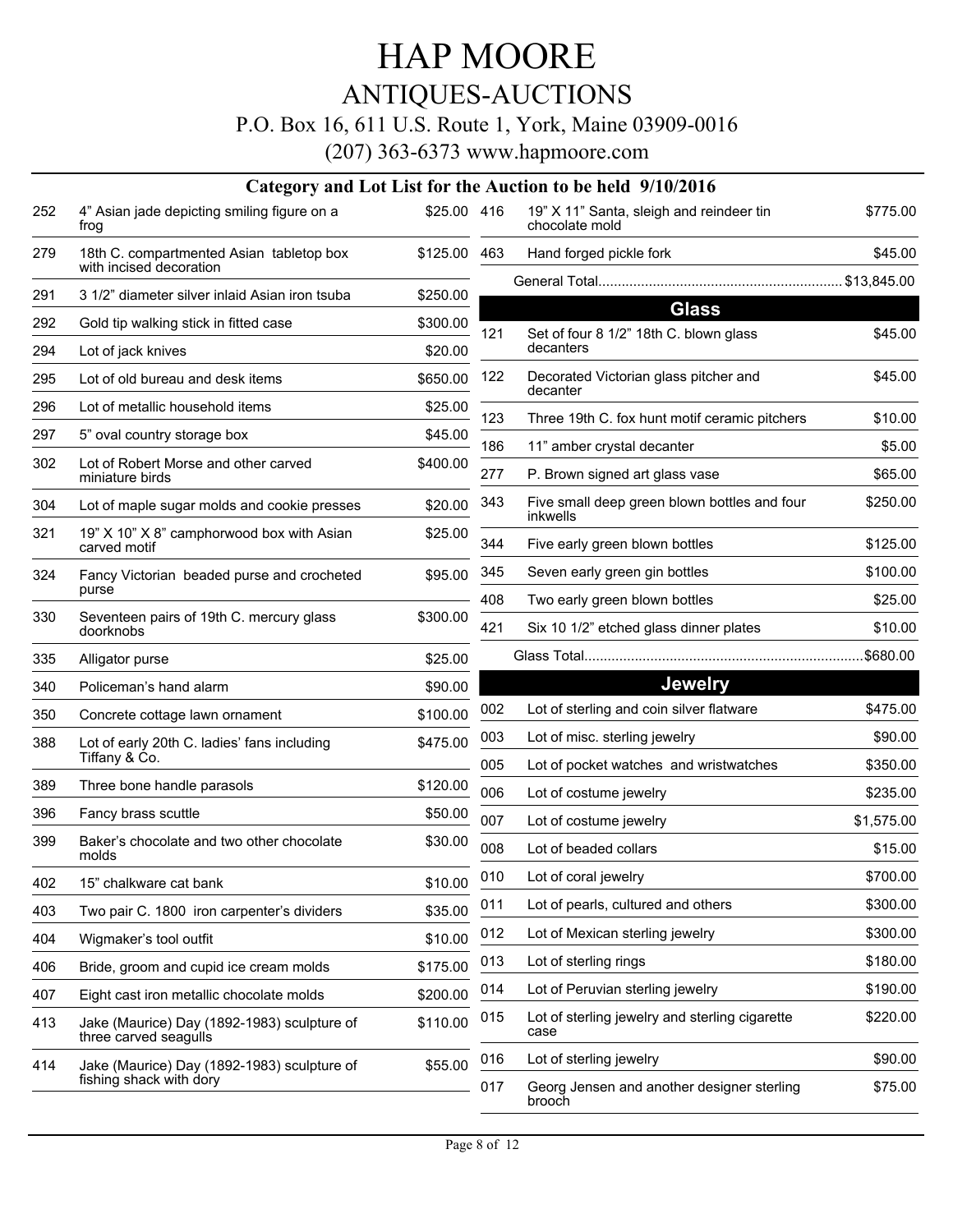## ANTIQUES-AUCTIONS

### P.O. Box 16, 611 U.S. Route 1, York, Maine 03909-0016

|     | Category and Lot List for the Auction to be held 9/10/2016           |                |     |                                                                         |            |  |  |  |
|-----|----------------------------------------------------------------------|----------------|-----|-------------------------------------------------------------------------|------------|--|--|--|
| 021 | 18k gold chain                                                       | \$3,250.00 370 |     | Five lapis lazuli necklaces                                             | \$45.00    |  |  |  |
| 022 | Small lot of 18k jewelry                                             | \$1,450.00     | 371 | Lot of costume jewelry                                                  | \$105.00   |  |  |  |
| 023 | Lot of 18k jewelry                                                   | \$1,750.00     | 372 | Lot of costume jewelry                                                  | \$165.00   |  |  |  |
| 024 | Lot of 18k jewelry                                                   | \$2,950.00     | 373 | Lot of costume jewelry                                                  | \$470.00   |  |  |  |
| 025 | Lot of vintage costume jewelry                                       | \$250.00       | 374 | Lot of assorted sterling jewelry                                        | \$160.00   |  |  |  |
| 026 | Lot of Peruvian and other sterling jewelry                           | \$285.00       | 375 | Six 14k rings                                                           | \$525.00   |  |  |  |
| 027 | Two 14k brooches and 16k ring                                        | \$475.00       | 376 | Lot of 18k jewelry                                                      | \$225.00   |  |  |  |
| 028 | 18k portrait brooch                                                  | \$275.00       | 377 | Lot of 14k jewelry                                                      | \$55.00    |  |  |  |
| 029 | Mixed lot of 10k and 14k jewelry                                     | \$1,150.00     | 381 | Lot of costume jewelry                                                  | \$165.00   |  |  |  |
| 030 | Lot of 14k jewelry                                                   | \$1,500.00     | 382 | Lot of 14k, 10k and sterling jewelry                                    | \$300.00   |  |  |  |
| 031 | Platinum and diamond ring                                            | \$700.00       | 400 | Benson Manygoats signed sterling cuff<br>bracelet with sunflower design | \$100.00   |  |  |  |
| 032 | Lot of 14k jewelry                                                   | \$2,250.00     | 422 | Five 14k rings with semi-precious stones                                | \$285.00   |  |  |  |
| 081 | Small lot of mixed sterling and gold jewelry                         | \$120.00       | 423 | Six 14k rings with semi-precious stones                                 | \$300.00   |  |  |  |
| 097 | Two 18k link bracelets                                               | \$4,050.00     | 424 | Lot of 14k jewelry                                                      | \$1,150.00 |  |  |  |
| 199 | Towle sterling cross pendant                                         | \$15.00        | 425 | Lot of three 10k rings                                                  | \$85.00    |  |  |  |
| 249 | A near pair of fancy brass candle sconces                            | \$10.00        | 426 | Lot of sterling jewelry                                                 | \$155.00   |  |  |  |
| 316 | Lot of sterling jewelry and one 14k ring                             | \$340.00       | 428 | Lot of costume jewelry                                                  | \$975.00   |  |  |  |
| 317 | Lot of sterling jewelry                                              | \$75.00        | 429 | Lady's platinum, diamond and emerald ring                               | \$1,150.00 |  |  |  |
| 359 | Two sterling necklaces with coral and<br>turquoise                   | \$220.00       | 430 | Lot of costume jewelry                                                  | \$230.00   |  |  |  |
| 360 | Two sterling pendants and earrings inlaid                            | \$175.00       | 431 | Lot of costume jewelry                                                  | \$360.00   |  |  |  |
|     | with turquoise and suglaite                                          |                | 432 | 18k Tiffany brooch and another                                          | \$500.00   |  |  |  |
| 361 | Inlaid sterling, turquoise, oyster shell and lapis<br>lazuli jewelry | \$105.00       | 433 | Lot of 14k jewelry                                                      | \$1,050.00 |  |  |  |
| 362 | Lot of twelve enameled brooches and                                  | \$20.00        | 434 | Lot of gold-filled jewelry                                              | \$270.00   |  |  |  |
|     | earrings                                                             |                | 435 | Lot of 10k jewelry                                                      | \$600.00   |  |  |  |
| 363 | Lot of assorted sterling inlaid jewelry                              | \$270.00       | 436 | Lot of sterling jewelry                                                 | \$45.00    |  |  |  |
| 364 | Lot of sterling jewelry                                              | \$375.00       | 437 | 14k Elgin pocket watch with decorated case                              | \$625.00   |  |  |  |
| 365 | Lot of sterling jewelry                                              | \$350.00       | 472 | Lady's 14k and diamond cluster ring                                     | \$225.00   |  |  |  |
| 366 | Six assorted semi-precious stone necklaces                           | \$35.00        | 473 | Lady's 14k, diamond and sapphire bar pin                                | \$100.00   |  |  |  |
| 367 | Five assorted semi-precious stone necklaces<br>and one bracelet      | \$25.00        | 476 | Lady's 14k watch                                                        | \$275.00   |  |  |  |
| 368 | Seven assorted semi-precious stone                                   | \$115.00       | 477 | Four 14k ladies' diamond rings                                          | \$325.00   |  |  |  |
|     | necklaces                                                            |                | 478 | Mixed lot of 10k, 14k, and 18k lady's jewelry                           | \$1,000.00 |  |  |  |
| 369 | Fifteen assorted semi-precious bead<br>necklaces                     | \$125.00       | 479 | Three 14k brooches and costume pin                                      | \$350.00   |  |  |  |
|     |                                                                      |                |     |                                                                         |            |  |  |  |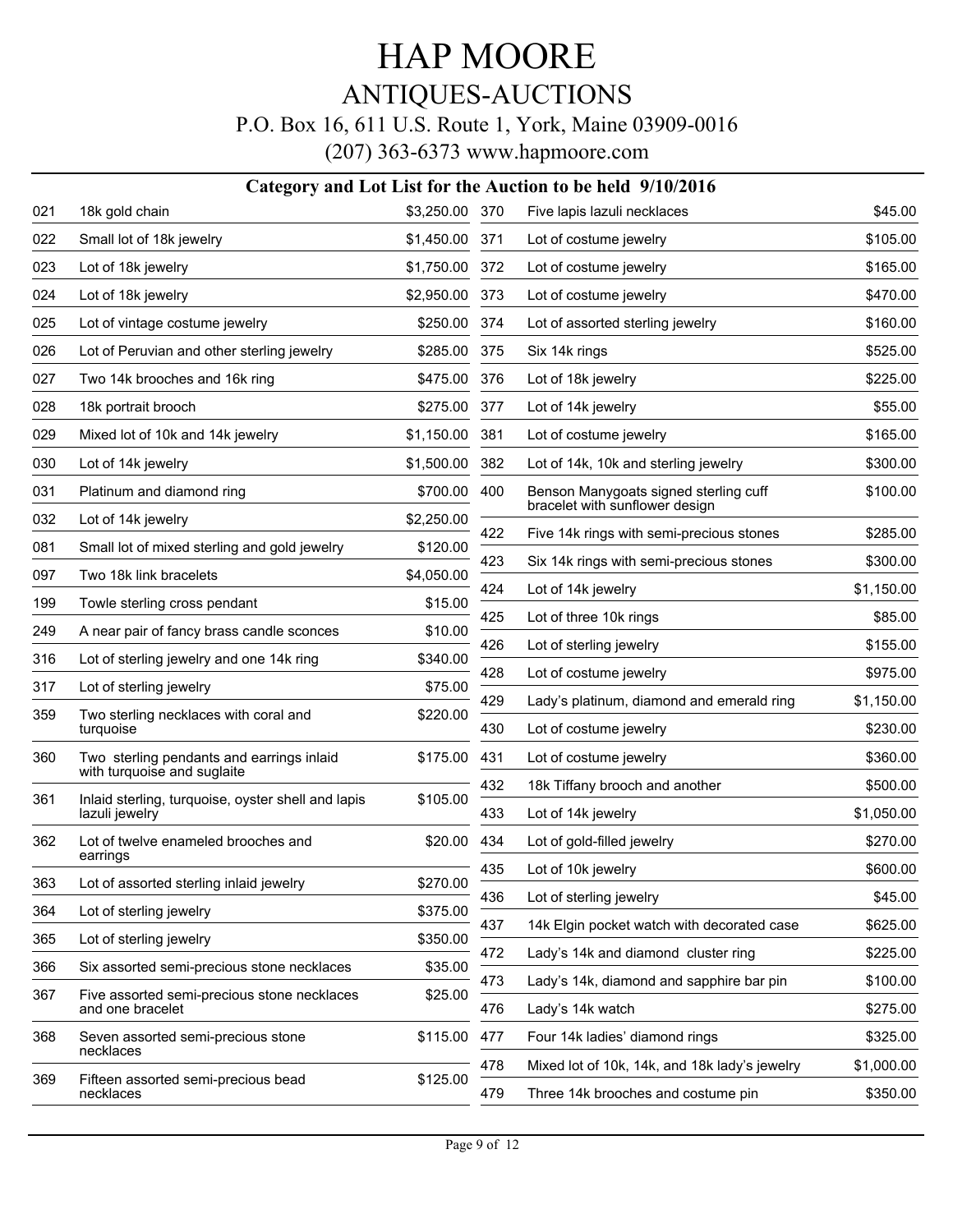ANTIQUES-AUCTIONS

P.O. Box 16, 611 U.S. Route 1, York, Maine 03909-0016

|     |                                                                                           |                |            | Category and Lot List for the Auction to be held 9/10/2016                                               |                     |
|-----|-------------------------------------------------------------------------------------------|----------------|------------|----------------------------------------------------------------------------------------------------------|---------------------|
| 494 | Tiffany sterling bookmark and sterling jewelry                                            | \$35.00 393    |            | Edison Standard phonograph with horn and<br>approx. 80 cylinder records                                  | \$475.00            |
|     |                                                                                           |                |            |                                                                                                          |                     |
|     | <b>Lighting</b>                                                                           |                | 469        | Three Beatles record albums: Revolver,<br>Magical Mystery Tour, Sgt. Pepper's Lonely<br>Hearts Club Band | \$35.00             |
| 069 | Persian brass lamp                                                                        | \$10.00        |            |                                                                                                          |                     |
| 070 | Arts & Crafts style table lamp with stained<br>glass shade                                | \$200.00       |            | <b>Photography</b>                                                                                       |                     |
| 071 | Arts & Crafts style 55" tripod base floor lamp                                            | \$300.00       | 085        | Leica M-2 1037664 camera with case                                                                       | \$400.00            |
| 072 | Two South American wooden table lamps<br>with incised and colored decoration              | \$10.00        | 086        | Leica M-3 1105266 camera with case and<br>view finder                                                    | \$800.00            |
| 079 | Tiffany Studios bronze table lamp with 16 1/2<br>in. signed geometric stained glass shade | \$4,000.00 087 |            | Telephoto and wide angle lens for Leica<br>cameras                                                       | \$1,000.00          |
| 117 | Fancy Victorian table candelabra                                                          | \$0.00         | 088        | Leica DeLux 4 digital titanium camera with<br>leather case                                               | \$50.00             |
| 401 | Dietz King railroad lantern with hanging<br>bracket                                       | \$110.00       | 089        | Two Leica Digital Deluxe-2 cameras with<br>cases                                                         | \$75.00             |
|     |                                                                                           |                | 090        | Leica Delux-5 digital camera                                                                             | \$175.00            |
|     | <b>Marine</b>                                                                             |                | 091        | Leica Delux-3 digital camera                                                                             | \$50.00             |
| 094 | Sestrel Type A brass binnacle                                                             | \$175.00       | 092        | Kodak Pony 828 35mm camera with case                                                                     | \$0.00              |
| 095 | 1919 British brass Anchor Light                                                           | \$150.00       | 093        | Lot of Leica camera accessories                                                                          | \$10.00             |
| 230 | Tung Woo copper port and starboard lanterns                                               | \$85.00        | 161        | Nine WWII era movie and other colored glass                                                              | \$45.00             |
| 352 | 20" X 30" framed HMS Thetis woven woolie                                                  | \$600.00       |            | slides                                                                                                   |                     |
|     |                                                                                           |                | 162        | Stereopticon and approx. fifty views                                                                     | \$145.00            |
|     | <b>Military</b>                                                                           |                | 242        | 19th C. photo plate                                                                                      | \$5.00              |
| 227 | 1919 USN Standard A. Schrader's NY diving<br>apparatus                                    | \$100.00       | 305        | Lot of eleven single family daguerreotypes                                                               | \$230.00            |
| 229 | US Naval handheld Navigator's Lamp                                                        | \$35.00        | 378        | Polaroid Mini Portrait Camera - Model 451                                                                | \$25.00             |
| 239 | WWII medical kit, canteen belt and WWI                                                    | \$25.00        |            |                                                                                                          |                     |
|     | helmet                                                                                    |                |            | <b>Postcards</b>                                                                                         |                     |
| 240 | Two 50 cal. MK 7 shells                                                                   | \$10.00 112    |            | WWI and another post card album                                                                          | \$85.00             |
| 241 | 1943 US military leather sidearm holster                                                  | \$30.00        |            |                                                                                                          |                     |
|     |                                                                                           |                |            | <b>Pottery</b>                                                                                           |                     |
|     | <b>Musical</b>                                                                            |                | 063        | 12 1/2" green art pottery two handled leaf<br>decorated vase                                             | \$500.00            |
| 066 | Eight tune music box                                                                      | \$275.00       |            |                                                                                                          |                     |
| 173 | Victor table record player, Type Vic VI 9786<br>with wooden morning glory horn            | \$2,600.00     | 096<br>120 | Two gallon Bennington decorated jug<br>10 1/2" figural Victorian bisque vases                            | \$170.00<br>\$25.00 |
| 174 | Edison Gem phonograph with three records                                                  | \$300.00       | 197        | Signed Helen (Shupla) Santa Clara Pueblo                                                                 | \$80.00             |
| 243 | Small six tune music box                                                                  | \$225.00       |            | blackware center handle bowl                                                                             |                     |
| 391 | Keystone banjo                                                                            | \$250.00       | 278        | Royal Doulton Toby mug                                                                                   | \$20.00             |
|     |                                                                                           |                |            |                                                                                                          |                     |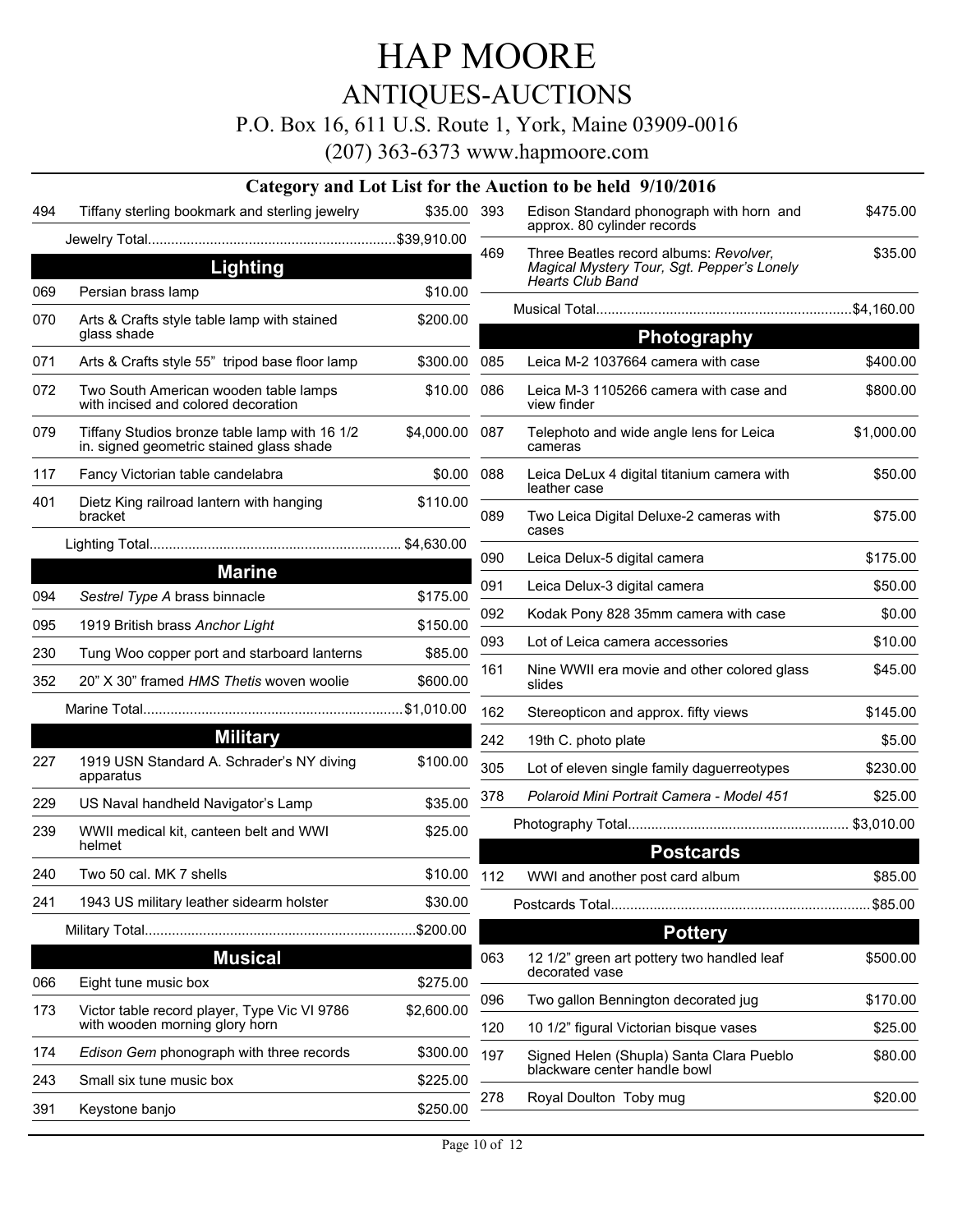## ANTIQUES-AUCTIONS

### P.O. Box 16, 611 U.S. Route 1, York, Maine 03909-0016

|     |                                                                                     |              |     | Category and Lot List for the Auction to be held 9/10/2016                                                                             |             |
|-----|-------------------------------------------------------------------------------------|--------------|-----|----------------------------------------------------------------------------------------------------------------------------------------|-------------|
| 310 | Four piece blue-decorated stoneware<br>including ovoid jug, crock and spouted crock | \$450.00 109 |     | Two small sterling bowls and misc. flatware                                                                                            | \$200.00    |
| 398 | Old Ed Anderson Whisky jug                                                          | \$100.00     | 175 | Gorham Old English Tip sterling flatware set                                                                                           | \$1,225.00  |
| 405 |                                                                                     |              | 176 | Lot of misc. sterling flatware                                                                                                         | \$255.00    |
|     | 16" glazed pottery batter bowl                                                      | \$25.00      | 198 | Set of Serenity sterling flatware                                                                                                      | \$660.00    |
|     |                                                                                     |              | 233 | Set of sterling flatware                                                                                                               | \$500.00    |
| 034 | <b>Rugs</b><br>6' X 3'9" Bokhara rug                                                | \$100.00     | 246 | Gorham sterling individual serving tea set                                                                                             | \$525.00    |
| 041 | 60" X 48" and 59' X 38" oriental rugs                                               | \$65.00      | 247 | Lot of misc. sterling tableware and<br>accessories                                                                                     | \$925.00    |
| 042 | 8'3" X 4' Caucasian rug                                                             | \$1,100.00   | 298 | Black, Starr & Frost and other sterling items                                                                                          | \$525.00    |
| 043 | 57" X 46" Turkish prayer rug                                                        | \$175.00     | 299 | Lot of misc. sterling table items                                                                                                      | \$30.00     |
| 044 | 8'2" X 4'2" Caucasian oriental rug                                                  | \$900.00     | 314 | Lot of misc. sterling tableware                                                                                                        | \$925.00    |
| 045 | 71" X 48" Navajo scatter rug                                                        | \$250.00     | 315 | Lot of misc. sterling flatware                                                                                                         | \$375.00    |
| 163 | 36" X 33" 19th C penny rug                                                          | \$225.00     | 318 | Sterling overlaid glass decanter and                                                                                                   | \$75.00     |
| 188 | 17' X 12'3" Persian oriental rug                                                    | \$1,250.00   |     | tableware                                                                                                                              |             |
| 251 | Two oriental bagfaces                                                               | \$125.00     | 319 | Lot of silver-plated tableware                                                                                                         | \$55.00     |
| 394 | 8" X 12" Grenfel hooked mat with fishermen                                          | \$180.00     | 379 | Lot of sterling and coin silver flatware                                                                                               | \$240.00    |
| 395 | 26" X 53" Nova Scotia nautical motif hooked                                         | \$175.00     | 380 | Lot of mixed silver-plated flatware                                                                                                    | \$25.00     |
|     | rug                                                                                 |              | 417 | Lot of early coin silver spoons                                                                                                        | \$550.00    |
| 450 | 61" diameter earth tone braided rug with small<br>size braids                       | \$300.00     | 418 | Lot of silver-plated and other flatware                                                                                                | \$85.00     |
| 451 | 68" X 59" oval braided rug in shades of green                                       | \$275.00     | 427 | Four pieces of sterling tableware                                                                                                      | \$180.00    |
| 452 | 50" diameter green tones braided rug with<br>small size braiding                    | \$150.00     | 495 | Sterling center bowl with silver-plated screen,<br>matching pair of sterling candlesticks and<br>another pair of sterling candlesticks | \$120.00    |
| 453 | 36" diameter blue tones braided rug                                                 | \$125.00     | 584 | Small lot of sterling bureau items                                                                                                     | \$55.00     |
| 454 | 7' X 4' Caucasian rug                                                               | \$175.00     | 590 | Lot of misc sterling flatware                                                                                                          | \$525.00    |
|     |                                                                                     |              | 593 | Sterling flatware                                                                                                                      | \$1,050.00  |
|     | <b>Silver</b>                                                                       |              |     | Silver Total                                                                                                                           | \$13,185.00 |
| 004 | Lot of sterling flatware                                                            | \$240.00     |     | <b>Textiles &amp; Clothing</b>                                                                                                         |             |
| 018 | Sterling muffineer and two small sterling<br>dishes                                 | \$140.00     | 033 | Lot of vintage linen                                                                                                                   | \$25.00     |
| 019 | Sterling and other dresser boxes                                                    | \$100.00     | 039 | Large lot of vintage scarves incl. Hermes                                                                                              | \$185.00    |
| 037 | Set of Wallace sterling flatware                                                    | \$650.00     | 084 | 14" square C.1800 finely needle-worked<br>sampler                                                                                      | \$275.00    |
| 064 | Set of sterling flatware                                                            | \$1,000.00   | 177 | 36" X 73" and 46" square Chinese silk panels                                                                                           | \$25.00     |
| 065 | Lot of sterling tableware                                                           | \$325.00     | 178 | Three small Chinese silk panels                                                                                                        | \$25.00     |
| 107 | Set of sterling flatware with accessory pieces                                      | \$1,200.00   | 179 | Two small framed Chinese silk panels                                                                                                   | \$800.00    |
| 108 | Two early B. Burt soup spoons                                                       | \$425.00     |     |                                                                                                                                        |             |
|     |                                                                                     |              |     |                                                                                                                                        |             |